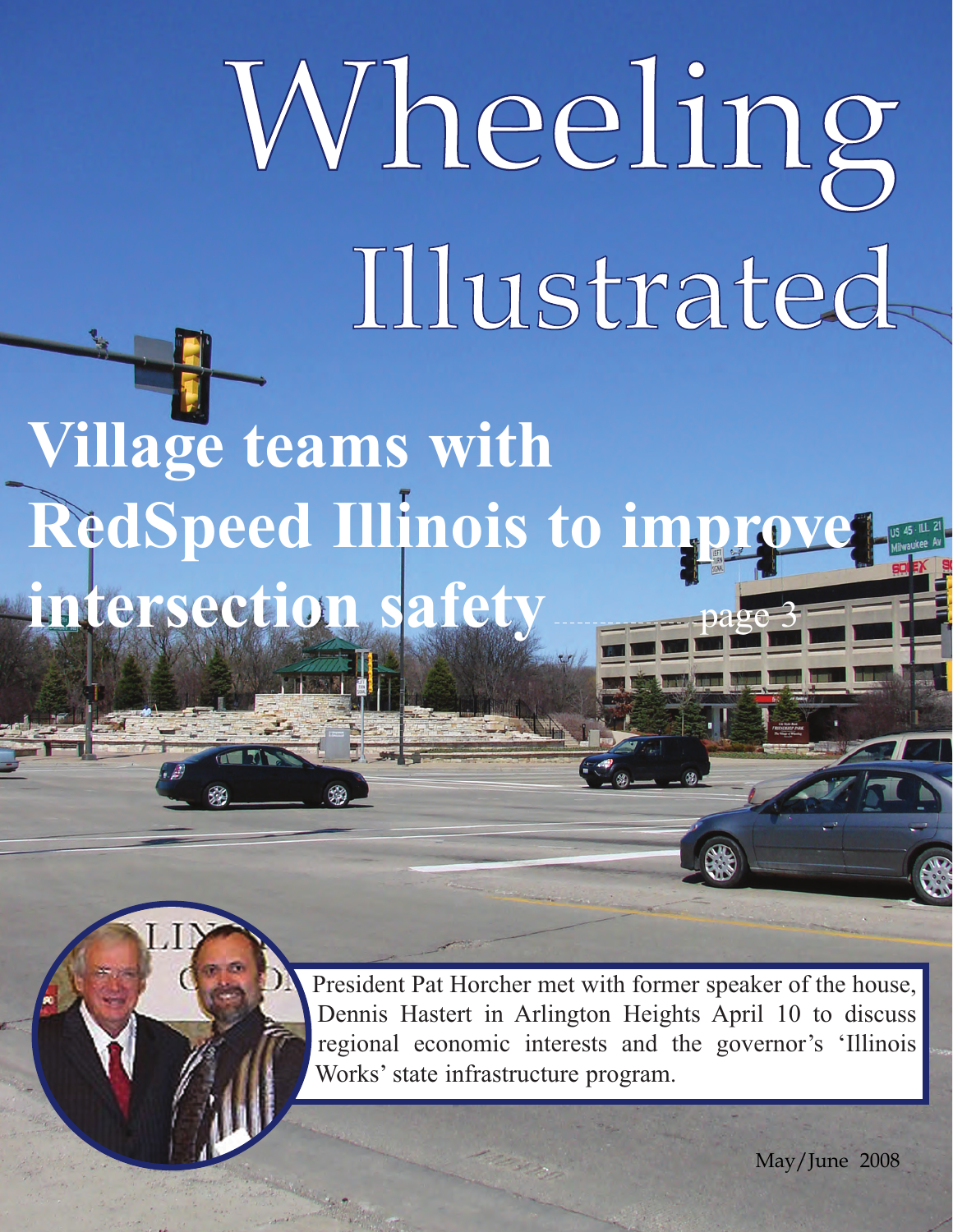# The Health Corner

...brought to you by the Wheeling Board of Health

#### **Wheeling Community Blood Drive and Bone Marrow Registration a Success!**

The Wheeling Community Blood Drive was held on Wednesday, March 12th. Thirty five (35) units of blood were collected from the forty (40) donors that attended. These 35 units will help to save 105 lives.



A Bone Marrow Registration Drive was also held at the drive. Through the generosity of the Wheeling Knights of Columbus and the Wheeling Masonic

Temple Association, donations were made which covered the cost of the bone marrow registration. Sixteen (16) people registered for the National Bone Marrow Donor Program at no charge to them.

Wheeling restaurants were very generous in donating gift certificates for the door prizes. The following restaurants provided donations to the drive: Bob Chinn's Crabhouse, Claim Jumper Restaurant, Don Roth's, Edwardo's Natural Pizza, Market Square, Osteria di Tramonto, Pita Inn, Rise N Dine, R.T. Lounge, Tramonto's Steak & Seafood and Wa-Pa-Ghetti's Pizza.

The next Wheeling Community Blood Drive will be held on Wednesday, July 9, 2008. Hope to see you there!



and Elaine Simpson, Village Clerk

#### **To all the mothers in the village - Happy Mothers Day!**

Saturday, May 17th is the Wheeling Garden Club Plant Sale which will take place in front of the Village Hall at 255 West Dundee Road from 9a.m to 1p.m. Also on May 17th, the Plan Commission will conduct a litter patrol throughout the Village, volunteers are needed. Everybody is welcome, wear comfortable clothing including walking shoes and show up at the Village Hall at 8am on Saturday May 17th. A continental breakfast will be provided.

The **MEMORIAL DAY PARADE** will be held May 26th at 10am. The parade will start in the Sam's Club parking lot and end at Amvets Post 66 on Route 83. A short ceremony follows the parade.

The American Cancer Society Relay for Life is looking for teams. The Relay for Life will be held at Wheeling High School from 6p.m on June 7th until 6a.m. on June 8th. Form a team and walk as a cancer survivor or for somebody you know who has survived cancer. Each team consists of 8-15 people and take turns walking or running laps. Each team tries to keep at least one team member on the track at all times. Questions contact American Cancer Society Staff Partner Doug Adolph at 847-368-1166.

**SOLICITATORS** in the Village of Wheeling are required to have a permit from the Village. No one is allowed to knock on doors that have a "NO SOLICITATION" sign. If you have a sign or the solicitor has no permit, please call the NON EMERGENCY number to the Police at 847-459-2632 as they need to be informed. This is the only way we can make sure the organization is legitimate.

If anyone is interested in serving the Village by being on a Commission, please call Christine Brady at 847-459-2608 for an application.

**\*REMINDER:** You can register to vote at Village Hall if you are not already registered.









Brady





Mike Horcher



2 Pat Horcher

Judy Abruscato

Dean Argiris

Bob Heer

Elaine Simpson

The Village of Wheeling President, Board of Trustees and Village Clerk

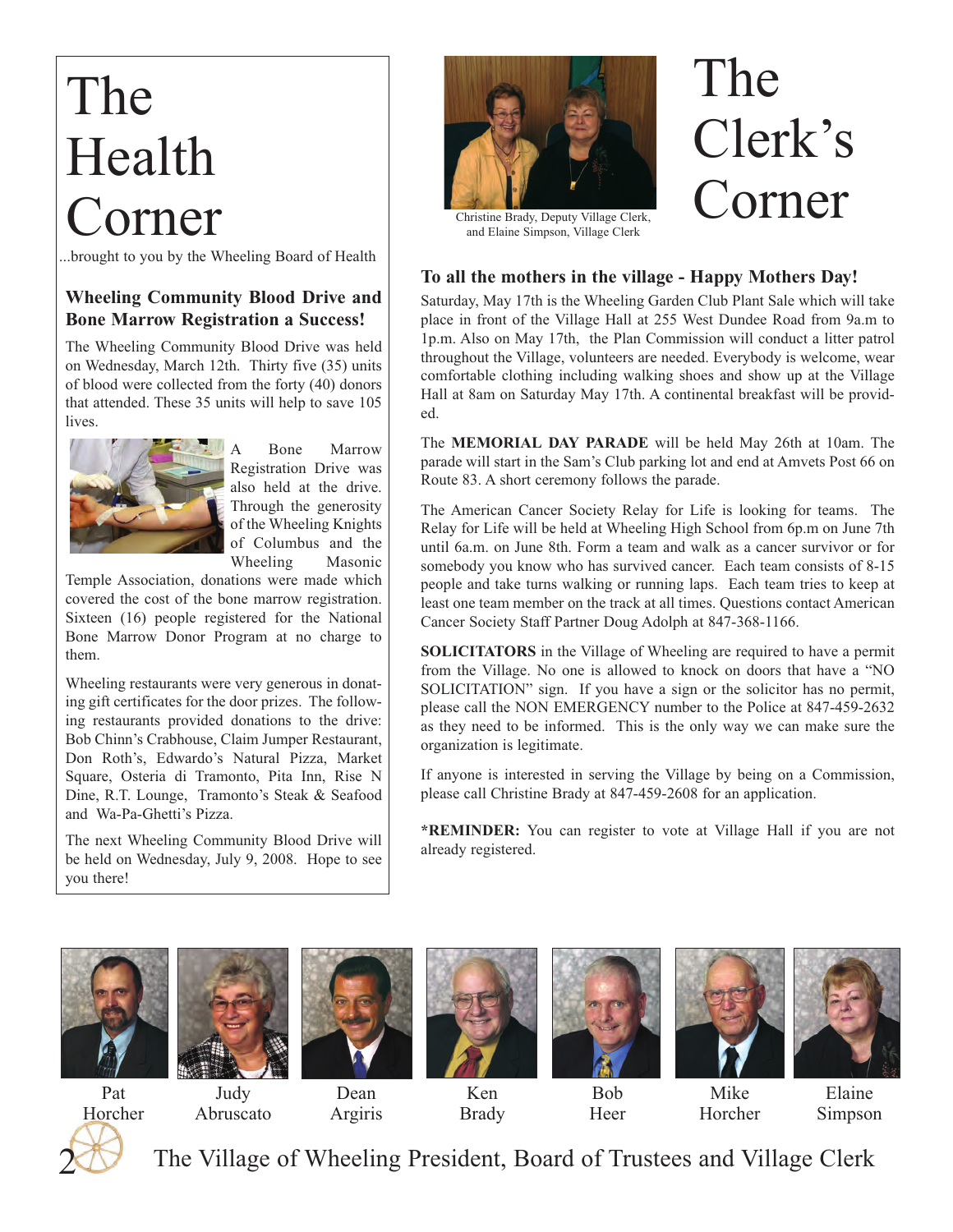# Drivers Take Notice: Red Light Cameras are Coming Wheeling

In an effort to enhance safety at some of Wheeling's most dangerous intersections, the Village Board has approved the installation of an automated traffic enforcement system, also known as Red Light Cameras, for various intersections within the Village. The cameras are expected to begin operating in late summer 2008.

According to recent studies conducted by the U.S. Dept. of Transportation, Red Light Camera Programs can decrease red light violations up to 60%. Traffic accidents caused by red light runners are among the most serious, often resulting in severe injuries and fatalities. Studies have shown that approximately 1,000 people die and 176,000 people are injured annually in the United States because of drivers running red lights. There are two types of red light violations: (1) Right turn on red without coming to a complete stop and (2) Entering an intersection after the traffic signal has turned red. According to Deputy Chief Bell Benson who is managing the program, "The benefit of these cameras is two-fold; the statistics prove that cameras do positively change driver's behavior making intersections safer, and a camera monitoring an intersection frees up our officers to focus on other areas within the community."

A common misconception is that the cameras will be photographing everyone as they drive thru the community. In fact, sensors placed in the pavement activate the camera only when a vehicle enters the intersection during the red light cycle. A total of 3 photographs will be taken plus 8-10 seconds of digital video. The images include: the car entering the red light intersection, the car passing thru the intersection and finally, a close-up of the license plate.

All 3 images, plus a link to view the video footage on-line, will be provided to the vehicle's registered owner who is mailed the violation. According to Illinois Law, it is illegal to photograph the faces of either drivers or passengers.



Frequently Asked Questions:

•Is the citation valid if it was not issued by a uniformed police officer?

Yes. These violations are reviewed and authorized by sworn officers of the Wheeling Police Department. Each reviewing Officer has been specifically trained in the operation and review process of the Red Light Photo Enforcement Program. These tickets are treated as a civil violation (just like a parking ticket) and will not impact the registered owner's driving record or insurance rates. •What do I do if I receive a Citation?

If you receive a citation in the mail you should follow the instructions on the back. Detailed information is provided on how to pay or contest the violation. Should the individual decide to contest the violation, he/she may do so through the Village's adjudication program.

•What if I wasn't driving the car?

Under Illinois State Law, HB 4835, the registered owner of the vehicle is liable for any automated traffic law violations that occur to the vehicle, regardless of who is operating it.

Within the next few weeks additional information regarding the Red Light Camera Program will be posted to the Village of Wheeling's website www.wheelingil.gov. For immediate questions, please contact the Wheeling Police Department at 847-459- 2632.



# Freedom Fest 2008 - July 3rd, 4th and 5th!

The 2008 Freedom Fest celebration is getting a facelift! This year is going to be special as the Village hosts a three-day event at a new location. With the traditional festival site now being occupied by the construction of the new Village Hall building, the event is moving south onto the Park District property behind St. Joseph the Worker Church. In addition, because Independence Day falls on a Friday we have extended the hours of entertainment to 12:00am each night.

This year's event promises to deliver more multi-platinum recording artists, great food from Wheeling restaurants, an indoor Bingo breakfast, a terrific parade, a spectacular fireworks display and of course a multitude of children's activities. It's all the fun and family-friendly entertain-

ment you have come to expect, with a new location and an extra day. Check your mailboxes, the Village website and Channel 17 for further details as they unfold!

For questions or comments, please call the Freedom Fest hotline at 847-403-4474 and leave a message.

Thursday, July 3rd 5pm – Midnight

Friday, July 4th 3pm – Midnight 6pm – Parade 9pm - Fireworks

Saturday, July 5th 3pm – Midnight

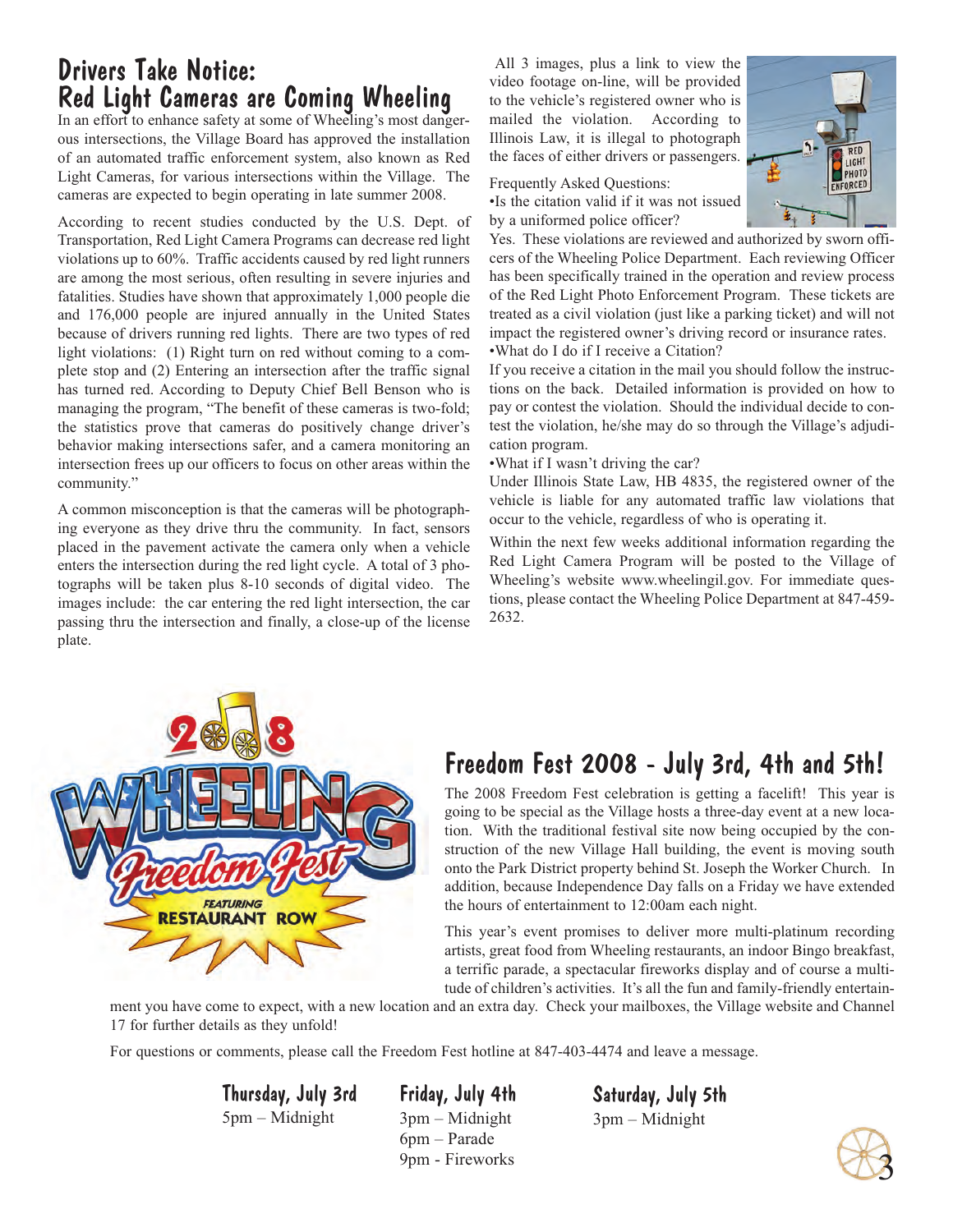# Corrected: Make Yourself Invisible to Identity Thieves

An article ran in our March/April edition regarding removing personal information from ZabaSearch, an internet search engine. It has been brought to our attention that the mailing address we provided to remove your name from ZabaSearch was incorrect. Please follow these instructions to remove your name. 1. Go to www.zabasearch.com and type in your name.

2. If you have a common name which produces too many results,

try narrowing your search to a State and/or city.

3. Once the results are displayed, print them.

4. Check the print out and CLEARLY CIRCLE those results that are yours.

# Severe Weather Safety



The arrival of warm weather brings the poten-

tial for strong or violent storms to occur in our area. Knowing what to do in these situations can minimize the potential for serious injuries to you and your family, as well as potential damage to your home or business. The first step in preparing is to know what the various terms used by the National Weather Service mean.

**• SEVERE THUNDERSTORM WATCH:** Atmospheric conditions are right for the possible development of thunderstorms that may be severe, could produce large amounts of localized rain, as well as hail and high winds. When a "Watch" is issued for our area, monitor the radio, television, and/or internet for further weather updates. Walk around the outside of your home and secure any loose items such as lawn furniture, umbrellas, children's toys, downspout extensions, etc. to prevent these items from becoming "missiles" if the wind becomes very strong. Avoid leaving your home or business, unless absolutely necessary.

**• SEVERE THUNDERSTORM WARNING:** An actual thunderstorm has developed in our area and is producing large amounts of localized rain, hail, and/or high winds. Immediately go inside a building and close all window blinds on the side of the building from which the storm is approaching (this will minimize flying glass, should a window break.) Do not stand in front of or near windows to avoid injury in the event of breakage. Do not talk on a hardwired telephone or use plumbing fixtures until the storm passes since lightning can follow these devices if your home or business is struck by lightening.

**• TORNADO WATCH:** Atmospheric conditions are right for the possible development of tornados in our area. It is not uncommon for a "Tornado Watch" to also be associated with a "Severe Thunderstorm Watch". You should take the same precautions listed above for "Severe Thunderstorm Watch" to prepare for this pending weather condition.

**• TORNADO WARNING:** An actual tornado has been reported by a trained weather spotter and/or has been observed by radar in our area. This is the only event in which the Village

of Wheeling's warning sirens will be activated. Immediately take protective cover in your basement or an interior room (usually a bathroom or closet on the lowest level of your home).

5. On a separate sheet of paper, please provide ZabaSearch with your full name, address, email address, phone number and date of birth. This allows ZabaSearch to match your name with the names you wish to have opted-out. Please note that ZabaSearch DOES NOT use this information for any other purpose than to create the opt-out filter, and your letter will be destroyed.

6. Once you have gathered the print out and letter, please send them together to:

ZabaSearch Record Blocking

2828 Cochran Street, #397, Simi Valley, CA 93065 7. Allow six to eight weeks for the records to be removed.

If at work, immediately take shelter in an interior room or space on the lowest level of the building (usually a bathroom, closet, interior stairwell, or interior hallway with no windows).Sit with your back against the wall with your head between your knees and your fingers interlaced behind your head. If available and only if time permits, cover yourself, your family members, or fellow employees with a blanket or similar item to provide some additional padded protection. If you are caught outside, find the lowest depression in the ground and lay flat on your stomach with your fingers interlaced behind your head and your eyes closed. If you are in your car, do not try to out run a tornado. Instead, attempt to get inside a nearby structure. If this is not possible, pull your car over to the side of the road, turn on your emergency flashers, and get down on the floor of the vehicle. Most fatalities associated with tornados are caused as a result of individuals being hit by flying debris; particularly broken glass.

After the storm has passed, please do not call the Fire Department or the Police Department if your power is out or if there is flooding on your street. If your power is out, please call Commonwealth Edison directly at 800-334-7661. The Village of Wheeling has neither control over when your power will be restored nor any estimates regarding its restoration; calling the Fire Department or Police Department for power outages only results in delays in answering legitimate calls for emergency assistance. Flooded streets are commonly caused by storm debris sitting on top of the storm sewer grates. Using a long handled garden tool such as a rake to pull the debris up onto the parkway will clear the grate and allow the water to drain naturally.

It is imperative to not allow children or family pets to play outside immediately following the storm, until you have walked around your home to determine that there are no hazards such as downed power lines, broken glass, or flooded areas. Any downed power lines should be assumed to be energized and should be immediately reported by calling 9-1-1. Finally, do not allow children to play in flooded storm water detention basins, since the water can unexpectedly rise resulting in entrapment or fall resulting in small children being pulled under the water.

For more weather safety information, go to: www.nws.noaa.gov/om/brochures/ttl.pdf .

4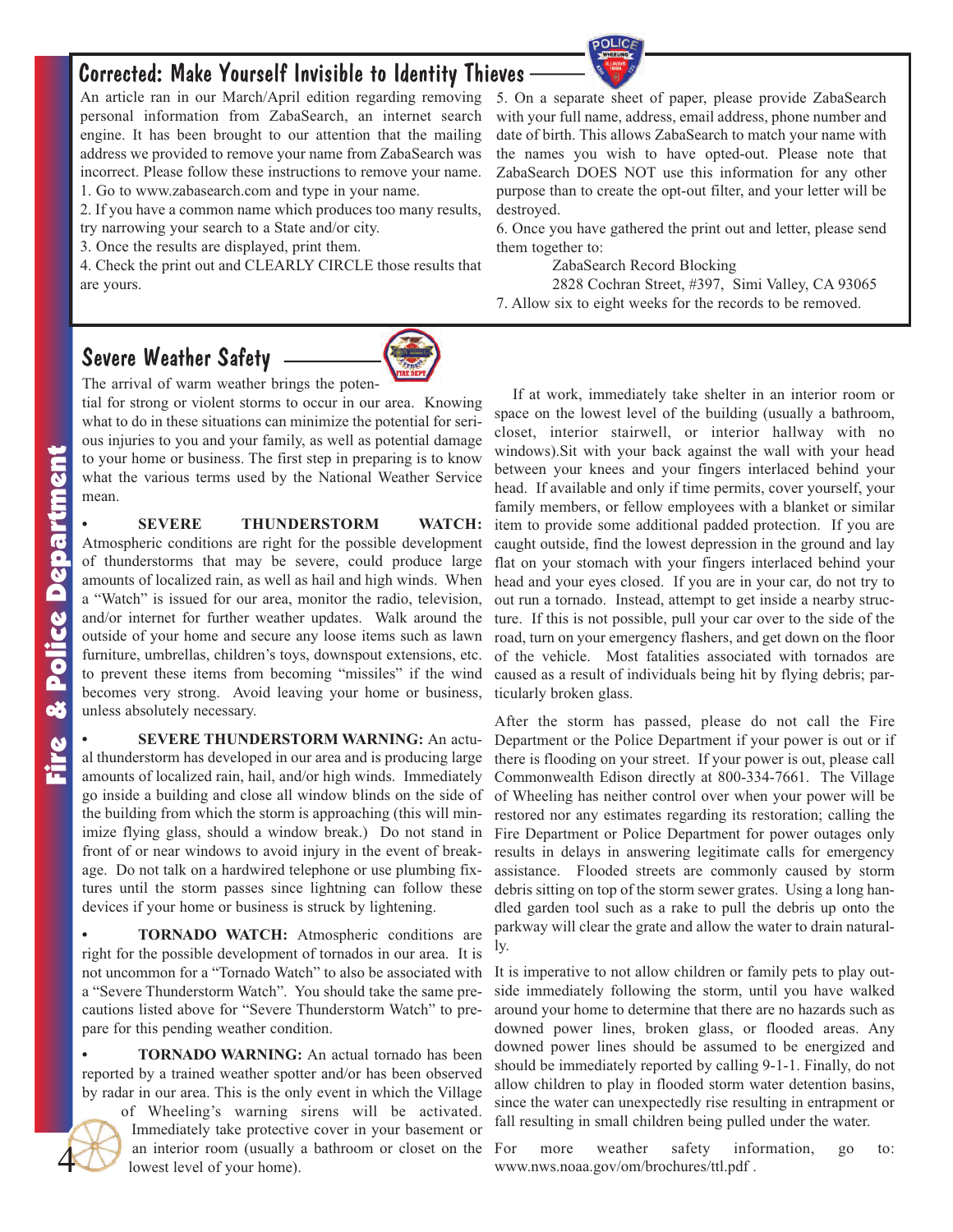# Public Works, Community Developmeering, Fngineering, Planing & Zoning Public Works, Community Development, Engineering, Planning & Zoning

5

# Wheeling Tapping Team Wins 2nd Place!!

On March 12th the Public

Works Utility Division won **2nd Place** in the Annual Illinois Section American Water Works Association Water Tapping Competition in Springfield. In this state competition, teams compete to install a 3/4 inch tap for the quickest time possible. Last



CFLs

year, which was the first year Wheeling participated in the state competition, the Village won 4th place. First place winners compete in the nationals during the summer. Way to go guys!

## Household Hazardous Waste Collections

The Illinois Environmental Protection Agency (IEPA) sponsors one-day collections during the spring season at no charge to residents. One-day collections are open from 8am to 3pm on the following Saturdays.

\*5/3 Exposition Gardens, 1601 W. Northmoor Rd, Peoria.

\*5/3 Elmhurst Public Works, 985 S. Riverside Drive, Elmhurst \*5/17 Kane County Fairgrounds, Oak St. West of Randall Rd, St. Charles

\*5/31 Chicago Heights Parking Lot, 1020 Dixie Hwy., Chicago Heights

\*6/7 Monroe County Parking Lot, Lake Road & Rte 156, Valmeyer

\*6/21 Palatine High School, 1111 Rohlwing Rd., Palatine \*NOTE: Please contact IEPA at 888-372-1996 to verify if materials will be accepted.

For other recycling information, please visit www.swancc.org or contact 847-229-4626.

# Upcoming Public Works Projects

Public Works would like to inform residents of upcoming projects and request their patience during the rigorous process that brings each project to a successful completion. If there are any questions, residents will need to contact the Department Engineer in charge of the specific project for their area.

The **2008 Water Main Replacement Program** is scheduled to begin mid-May and involves replacement of existing water mains with 8" or 10" diameter ductile iron water mains in the Hollywood Ridge Subdivision. New individual  $1\frac{1}{2}$  inch copper water service lines will be installed to replace existing water service for each single-family residence within the limits of

the project. Residents residing on St. Armand Lane from Cedar Drive to Valley Stream Drive, Kenilworth Drive and Sarasota Drive are affected in this program.

The **2008 MFT Street Improvement Program** is scheduled to begin in early June. The streets scheduled for the program include Mayer Avenue, from Wolf Road to its terminus at the west end; portions of 6th Street immediately adjacent to Mayer Avenue north/south jog; 7th and 8th Street from Strong Avenue to Mayer Avenue; and 9th Street from Mayer Avenue to its terminus at the north end.



The Village annually allocates approximately \$100,000 to the budget for the **Sidewalk Removal and Replacement Program**. This annual program replaces existing, defective trip-hazard prone sidewalk squares. Subdivisions scheduled in 2008 include Polo Run, Orchard Lake and portions of Ridgefield Subdivision. As in each year, we encourage residents to report defective public sidewalks, in front of their property, that may qualify as a trip hazard. Residents may contact the Capital Projects and Design Division at 847-229-4701 to be placed on a list for repair or replacement. If the public sidewalk reported qualifies for repair/replacement, it may be added to the list for this year or be placed on the list until funding becomes available.







Compact Fluorescent Light Bulbs, or CFLs, are light bulbs that produce the same amount of light as standard light bulbs but use about 75% less energy, produce 70% less heat and last 10x longer. They can also save individuals about \$30 or more in electrical costs over a bulb's lifetime.

CFLs are available in nearly all hardware and larger stores today. Because of its many advantages, it is recommended to purchase CFLs. One disadvantage to CFLs is that it contains a very small amount of mercury in its glass tubing. Though there is no mercury released when the bulbs are in use, they should nevertheless be disposed appropriately when spent. The Solid Waste Agency of Northern Cook County (SWANCC) and Village of Wheeling provide a drop-off location at the Wheeling Public Works Department, 233 W. Hintz Road, Monday-Friday, 7am to 3:30pm, for CFL disposal. Residents should place bulbs in a sealed plastic bag for protection in case of breakage.

If a CFL breaks, either by removing the bulb from packaging or dropping it, residents should (1) Ventilate the room by opening a window and leaving the room for about 15 minutes or more, (2) Pick up glass fragments by using stiff paper or cardboard and place in a sealed plastic bag. Do not sweep or vacuum the area. Use sticky tape (i.e. duct tape) to collect smaller glass or powder. (3) Wipe the area with damp paper towels or disposable wet wipes and place into sealed bag. (4) Take to designated local drop-off location. If residents have any additional questions, they may visit www.energystar.gov/cfls, www.swancc.org or contact 847-229-4626.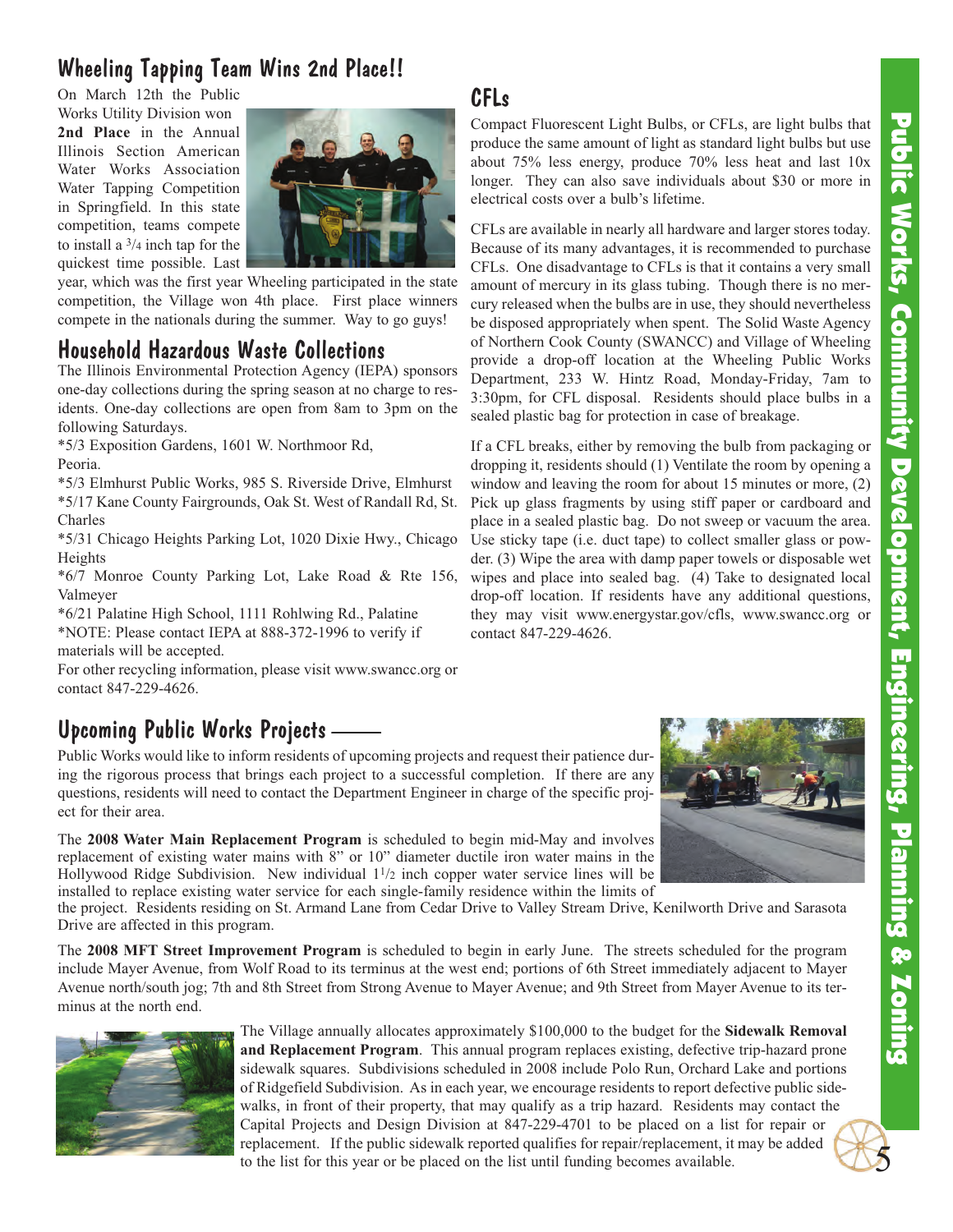

199 N. First St. \* 847-459-2670 Pavilion Senior Center is Wheeling's activity center for active adults age 55+. Access a complete listing of all our programs/activities on the village's website in Our Community/Senior Services.

# May is Older Americans' Month

The Senior Commission and the Pavilion Senior Center would like to invite Older Americans (age 55 or better) to enjoy entertainment and cake as we celebrate May being "Older Americans Month". This celebration is free, but space is limited so please make your reservations today by calling the Pavilion Senior Center at (847) 459-2670.

# 50+ Anniversary Party

If you or a couple you know have been married for 50 or more years this year please contact the Pavilion Senior Center, we will be celebrating 50 years or more of marriage on Thursday, May 29th. Enjoy a delicious lunch and great entertainment! Call the Pavilion Senior Center at 847-459-2670 so we can get an invitation out to the happy couple!

# 90+ Birthday Party

If you or someone you know is 90 years or better this year, we want to send out an invitation to this special individual for this very enjoyable party! We will be celebrating this marvelous milestone on Thursday, June 26th. Please call the Pavilion Senior Center at 847-459-2670 so we can send out an invitation.

# PSA Testing

42 men participated in the PSA testing at AMVETS post 66 on Saturday, March 29th held by the Wheeling Senior Commission and



Wheeling Board of Health. Those who participated enjoyed a free breakfast prepared by the Wheeling Fire Department. There was no charge for the testing thanks to the AMVETS post 66 who sponsored the event. A special thanks to SuperValu Pharmacies who administered the tests.

# Wished, Felt, & Dreamed

This support group is ongoing for older adults that suffer from chronic clutter and compulsive hoarding. It takes place on the 4th Wednesday of every month at the Pavilion Senior Center from 2-3:30p.m. Please contact Jan Christiansen at 847-459- 2670 for more information.

Are you interested in finding out more about what is offered at the Pavilion Senior Center? Call us and we'll send you a complementary newsletter! 847-459-2670

# There's More than Seuss and Potter

Help your children or grandchildren become lifelong learners. Linda Rosholt, a retired library media teacher, provides answers and direction for those who want to learn about literary trends that shape youngsters

**Tuesday May 6th** 9-11am Discover books for children birth - grade 3 Fee \$10

**Tuesday, May 13th** 9-11am Discover books for children grade 4-8 Fee \$10

Pavilion Senior Center in cooperation with Harper College and the Wheeling Park District are pleased to present these programs. Please register at the Park District or the Pavilion.



# WHEELING PARK DISTRICT PROGRAMS FOR ALL SENIORS

Register at the Pavilion or the Park District

#### Lilacia Park Spring Fling and Luncheon

Stroll through Lilacia Park in Lombard as the fresh lilacs fill the air. Next, visit the Morton Arboretum for a narrated tram tour, and finally enjoy a savory buffet at the Ginkgo Restaurant. Code 6031, Thursday 5/15, 9am-3:30 pm, Fee \$50.

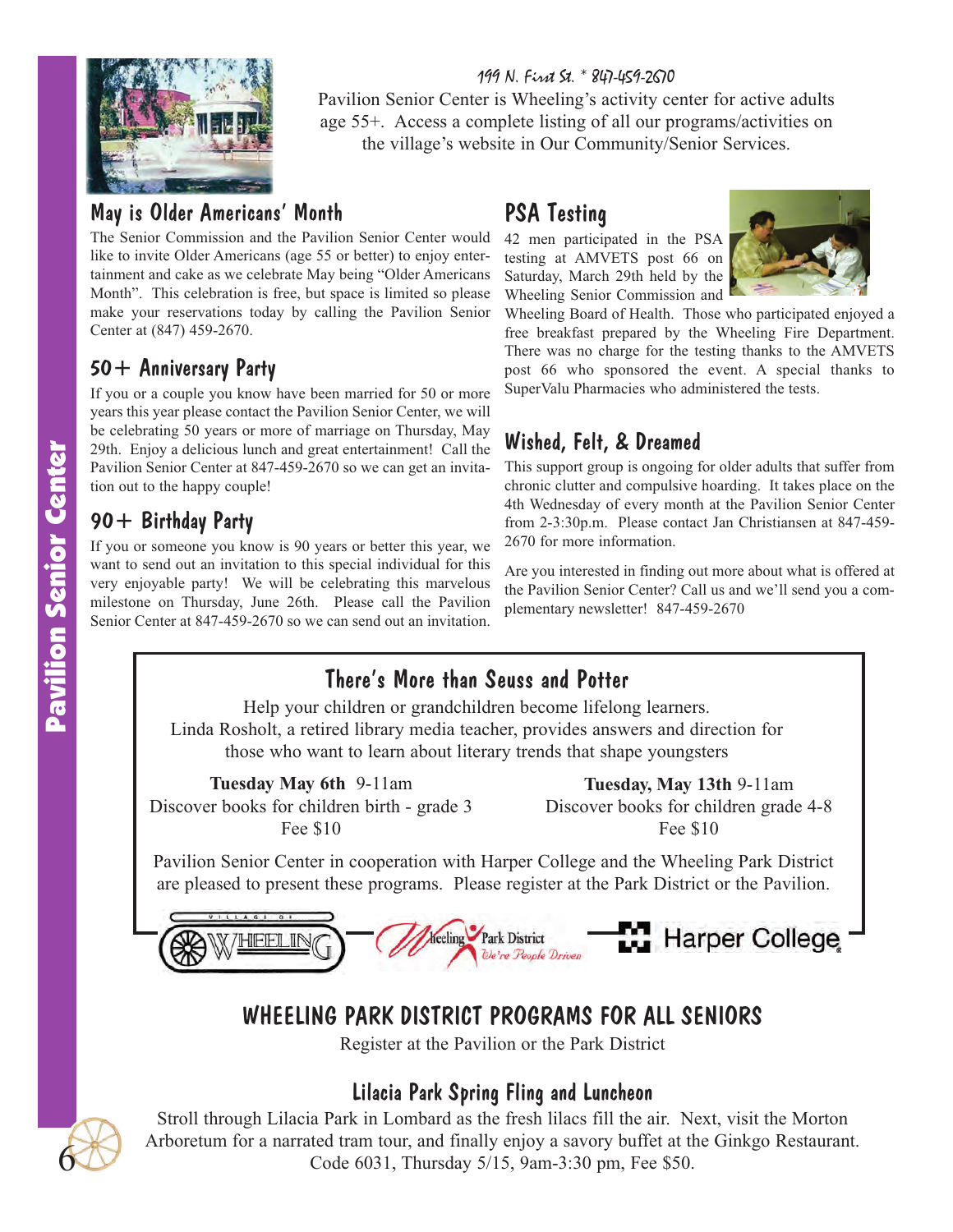

Village offices will be closed Monday, May 26th in observance of Memorial Day. All regular Waste Management pick ups will be delayed by one day.



Water ban effective May 15th thru September 15th. Non essential water use is prohibited from 12pm to 6pm everyday. Violators are subject to fine.

#### **Street Light Monitoring**

Help us police our neighborhoods. We ask anyone who sees a burned out streetlight to call 847-229-4718 or 847-459-2633 and let us know.



This is your opportunity to communicate with Wheeling elected officials and administrators. Your advice, suggestions, questions and opinions are appreciated and will receive a response if desired. Please complete this form, detach and return to:

> Village Manager Village of Wheeling 255 W. Dundee Road Wheeling, IL 60090

Name: Address:\_\_\_\_\_\_\_\_\_\_\_\_\_\_\_\_\_\_\_\_\_\_\_\_\_\_\_\_\_\_\_ Phone: E-Mail:

#### Village of Wheeling Recycling Drop-off Center

As of March 21st the Village of Wheeling recycling drop-off center located behind village hall is discontinued. Due to ongoing, inappropriate material being disposed and the property no longer being



owned by the Village, the containers have been permanently removed.

Single-family residents can request a second 65-gal recycling cart, at no charge, for their extra recycling with Waste Management by calling 800-796-9696. Residents in multifamily dwellings (over 5 units) interested in recycling need to address their association or property manager to implement a recycling program. Commercial businesses interested in a recycling program/container should contact their Waste Management representative, or 800-796-9696.

If there are any questions regarding the discontinuation of the center or other drop-off center alternatives, please contact 847-229-4626. The Village enforces no dumping.

#### $\_$  , and the set of the set of the set of the set of the set of the set of the set of the set of the set of the set of the set of the set of the set of the set of the set of the set of the set of the set of the set of th \_\_\_\_\_\_\_\_\_\_\_\_\_\_\_\_\_\_\_\_\_\_\_\_\_\_\_\_\_\_\_\_\_\_\_\_\_\_\_\_\_\_\_\_\_\_\_\_\_\_\_\_\_\_\_\_\_ \_\_\_\_\_\_\_\_\_\_\_\_\_\_\_\_\_\_\_\_\_\_\_\_\_\_\_\_\_\_\_\_\_\_\_\_\_\_\_\_\_\_\_\_\_\_\_\_\_\_\_\_\_\_\_\_\_ \_\_\_\_\_\_\_\_\_\_\_\_\_\_\_\_\_\_\_\_\_\_\_\_\_\_\_\_\_\_\_\_\_\_\_\_\_\_\_\_\_\_\_\_\_\_\_\_\_\_\_\_\_\_\_\_\_ \_\_\_\_\_\_\_\_\_\_\_\_\_\_\_\_\_\_\_\_\_\_\_\_\_\_\_\_\_\_\_\_\_\_\_\_\_\_\_\_\_\_\_\_\_\_\_\_\_\_\_\_\_\_\_\_\_ \_\_\_\_\_\_\_\_\_\_\_\_\_\_\_\_\_\_\_\_\_\_\_\_\_\_\_\_\_\_\_\_\_\_\_\_\_\_\_\_\_\_\_\_\_\_\_\_\_\_\_\_\_\_\_\_\_ \_\_\_\_\_\_\_\_\_\_\_\_\_\_\_\_\_\_\_\_\_\_\_\_\_\_\_\_\_\_\_\_\_\_\_\_\_\_\_\_\_\_\_\_\_\_\_\_\_\_\_\_\_\_\_\_\_ \_\_\_\_\_\_\_\_\_\_\_\_\_\_\_\_\_\_\_\_\_\_\_\_\_\_\_\_\_\_\_\_\_\_\_\_\_\_\_\_\_\_\_\_\_\_\_\_\_\_\_\_\_\_\_\_\_ \_\_\_\_\_\_\_\_\_\_\_\_\_\_\_\_\_\_\_\_\_\_\_\_\_\_\_\_\_\_\_\_\_\_\_\_\_\_\_\_\_\_\_\_\_\_\_\_\_\_\_\_\_\_\_\_\_ \_\_\_\_\_\_\_\_\_\_\_\_\_\_\_\_\_\_\_\_\_\_\_\_\_\_\_\_\_\_\_\_\_\_\_\_\_\_\_\_\_\_\_\_\_\_\_\_

# Regularly Scheduled Meetings

#### ATTEND PUBLIC **MEETINGS**

Residents are invited to attend public meetings of Village Boards and Commissions. Most meet in the Village Hall Councilroom unless otherwise noted here.

Village Board - 1st & 3rd Mondays of the month, 7:30 p.m.

Village Board Workshop-2nd & 4th Monday of the month

Plan Commission - 2nd & 4th Thursdays

# of the month, 7 p.m.

#### Board of Health -

4th Tuesday, every other month, 7 p.m.

#### Human Rights Commission - 1st Tuesday of every fourth month, 7:15 p.m., south half of Village Hall lunchroom. Jan. 2, May 1, Sept. 4

Senior Citizens Commission -

3rd Monday of the month, 10 a.m., south half of Village Hall lunchroom

#### Fire and Police Commission - 3rd Wednesday of the Month,

2 p.m., Fire Department Training Room

Chicago Executive Airport-3rd Wednesday each month, 6:30 p.m., Airport Offices, 1020 S. Plant Road.

#### Chicago Executive Airport PACE Committee

Last Thursday of each month 7pm, Airport Offices 1020 S. Plant Rd

#### Beat Meetings -

East Meeting will be the 2nd Wednesday of each month. West Meeting will be the 4th Wednesday of each month.